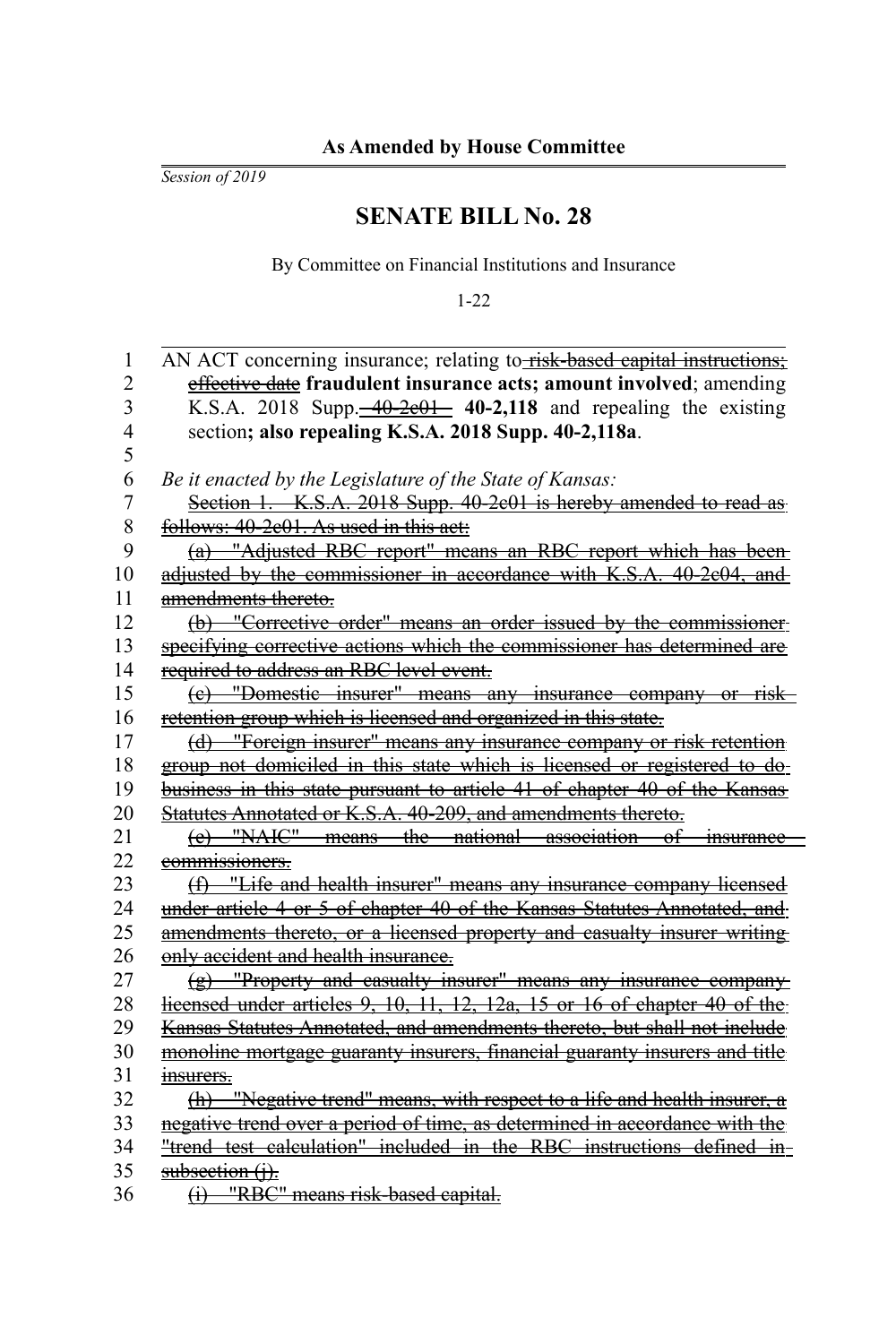| 1              | (i) "RBC instructions" means the risk-based capital instructions             |
|----------------|------------------------------------------------------------------------------|
| $\overline{c}$ | promulgated by the NAIC, which are in effect on December 31, 2017            |
| 3              | 2018, or any later version promulgated by the NAIC as may be adopted by      |
| 4              | the commissioner under K.S.A. 2018 Supp. 40-2e29, and amendments-            |
| 5              | thereto.                                                                     |
| 6              | (k) "RBC level" means an insurer's company action level RBC,                 |
| $\overline{7}$ | regulatory action level RBC, authorized control level RBC, or mandatory      |
| 8              | control level RBC where:                                                     |
| 9              | (1) "Company action level RBC" means, with respect to any insurer,           |
| 10             | the product of 2.0 and its authorized control level RBC;                     |
| 11             | (2) "regulatory action level RBC" means the product of 1.5 and its           |
| 12             | authorized control level RBC;                                                |
| 13             | (3) "authorized control level RBC" means the number determined-              |
| 14             | under the risk-based capital formula in accordance with the RBC              |
| 15             | instructions; and                                                            |
| 16             | (4) "mandatory control level RBC" means the product of 0.70 and the          |
| 17             | authorized control level RBC.                                                |
| 18             | (1) "RBC plan" means a comprehensive financial plan containing the           |
| 19             | elements specified in K.S.A. 40-2e06, and amendments thereto. If the         |
| 20             | commissioner rejects the RBC plan, and it is revised by the insurer, with or |
| 21             | without the commissioner's recommendation, the plan shall be called the      |
| 22             | "revised RBC plan."                                                          |
| 23             | (m) "RBC report" means the report required by K.S.A. 40-2e02, and            |
| 24             | amendments thereto.                                                          |
| 25             | (n) "Total adjusted capital" means the sum of:                               |
| 26             | (1) An insurer's capital and surplus or surplus only if a mutual-            |
| 27             | insurer; and                                                                 |
| 28             | (2) such other items, if any, as the RBC instructions may provide.           |
| 29             | (o) "Commissioner" means the commissioner of insurance.                      |
| 30             | K.S.A. 2018 Supp. 40-2,118 is hereby amended to read<br>Section 1.           |
| 31             | as follows: 40-2,118. (a) For purposes of this act a "fraudulent             |
| 32             | insurance act" means an act committed by any person who, knowingly           |
| 33             | and with intent to defraud, presents, causes to be presented or              |
| 34             | prepares with knowledge or belief that it will be presented to or by an      |
| 35             | insurer, purported insurer, broker or any agent thereof, any written,        |
| 36             | electronic, electronic impulse, facsimile, magnetic, oral, or telephonic     |
| 37             | communication or statement as part of, or in support of, an                  |
| 38             | application for the issuance of, or the rating of an insurance policy for    |
| 39             | personal or commercial insurance, or a claim for payment or other            |
| 40             | benefit pursuant to an insurance policy for commercial or personal           |
| 41             | insurance which such person knows to contain materially false                |
| 42             | information concerning any fact material thereto; or conceals, for the       |
| 43             | purpose of misleading, information concerning any fact material              |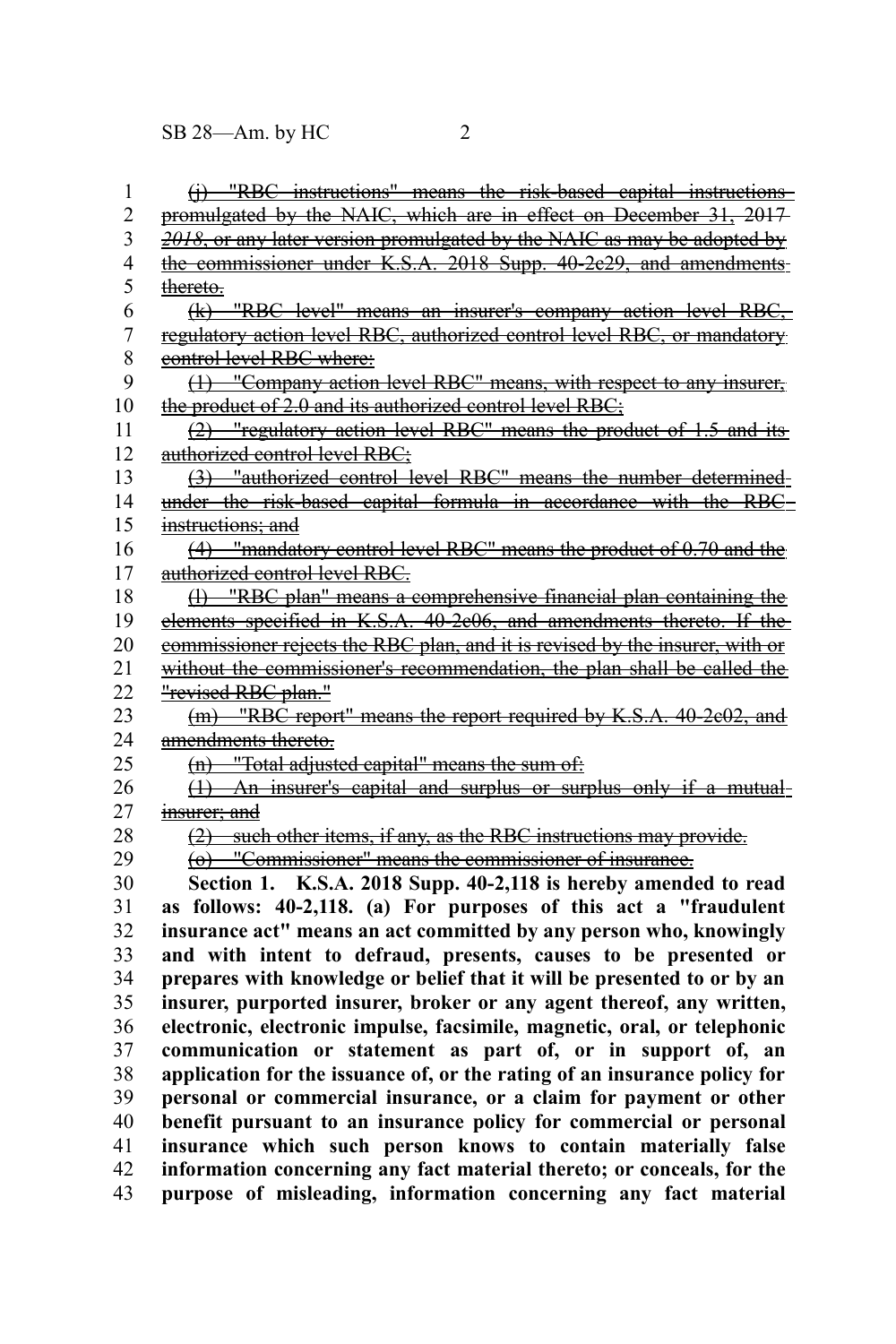**thereto.** 1

**(b) An insurer that has knowledge or a good faith belief that a fraudulent insurance act is being or has been committed shall provide to the commissioner, on a form prescribed by the commissioner, any and all information and such additional information relating to such fraudulent insurance act as the commissioner may require.** 2 3 4 5 6

**(c) Any other person** that *who* **has knowledge or a good faith belief that a fraudulent insurance act is being or has been committed may provide to the commissioner, on a form prescribed by the commissioner, any and all information and such additional information relating to such fraudulent insurance act as the commissioner may request.** 7 8 9 10 11 12

**(d) (1) Each insurer shall have antifraud initiatives reasonably calculated to detect fraudulent insurance acts. Antifraud initiatives may include fraud investigators, who may be insurer employees or independent contractors and an antifraud plan submitted to the commissioner no later than July 1, 2007. Each insurer that submits an antifraud plan shall notify the commissioner of any material change in the information contained in the antifraud plan within 30 days after such change occurs. Such insurer shall submit to the commissioner in writing the amended antifraud plan.** 13 14 15 16 17 18 19 20 21

**The requirement for submitting any antifraud plan, or any amendment thereof, to the commissioner shall expire on the date specified in subsection (d)(2) unless the legislature reviews and reenacts the provisions of subsection (d)(2) prior to such date.** 22 23 24 25

**(2) Any antifraud plan, or any amendment thereof, submitted to the commissioner for informational purposes only shall be confidential and not be a public record and shall not be subject to discovery or subpoena in a civil action unless following an in camera review, the court determines that the antifraud plan is relevant and otherwise admissible under the rules of evidence set forth in article 4 of chapter 60 of the Kansas Statutes Annotated, and amendments thereto. The provisions of this paragraph shall expire on July 1, 2021, unless the legislature reviews and reenacts this provision prior to July 1, 2021.** 26 27 28 29 30 31 32 33 34

**(e) Except as otherwise specifically provided in K.S.A. 2018 Supp. 21-5812(a), and amendments thereto, and K.S.A. 44-5,125, and amendments thereto, a fraudulent insurance act shall constitute a severity level 6, nonperson felony if the amount involved is \$25,000 or more; a severity level 7, nonperson felony if the amount** *involved* **is at least \$5,000 but less than \$25,000; a severity level 8, nonperson felony if the amount** *involved* **is at least \$1,000 but less than \$5,000; and a class C nonperson misdemeanor if the amount** *involved* **is less than \$1,000. Any combination of fraudulent acts as defined in subsection** 35 36 37 38 39 40 41 42 43